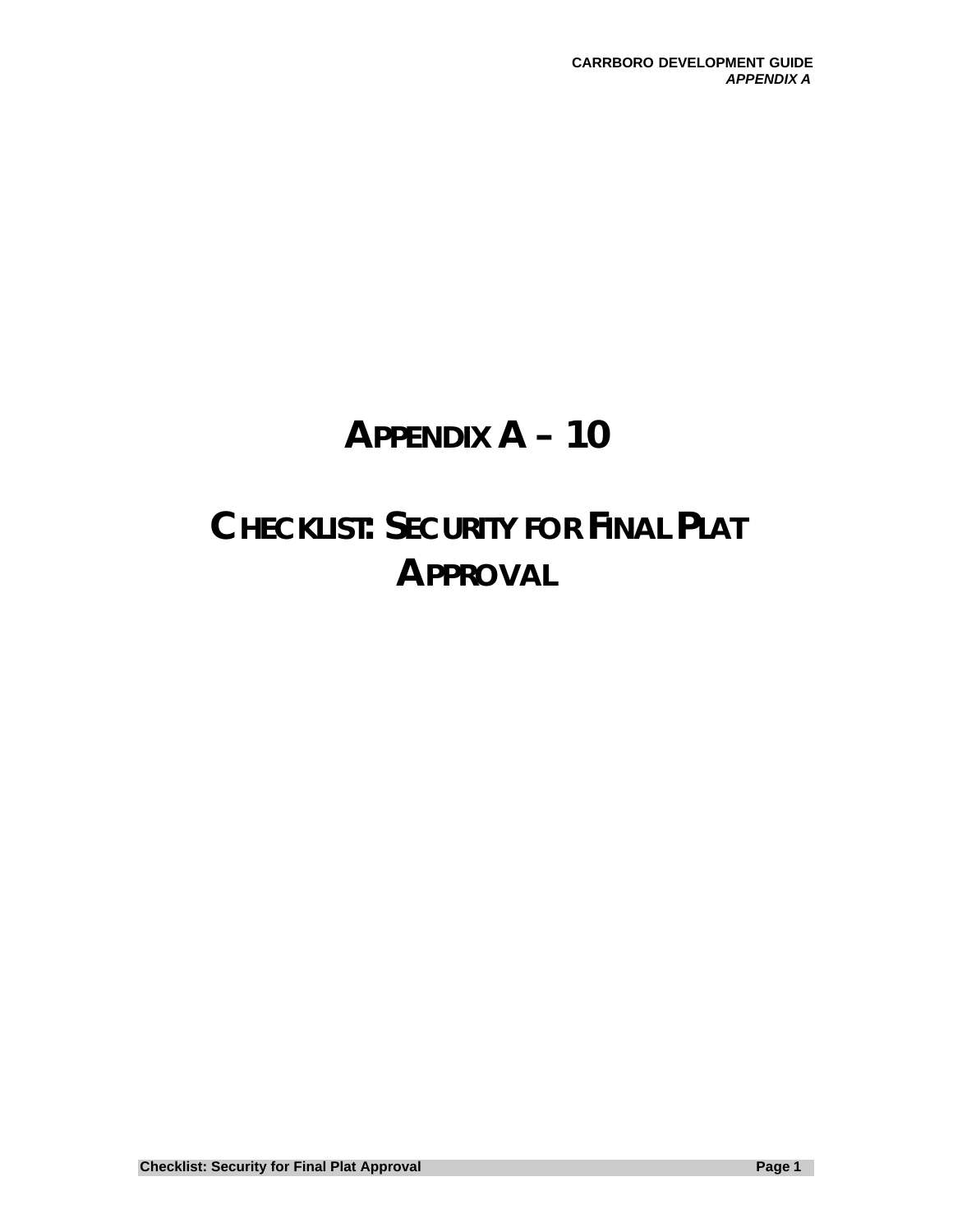# **TOWN OF CARRBORO**<br>301 WEST MAIN STREET

*CARRBORO, NORTH CAROLINA 27510*

*301 WEST MAIN STREET (919) 918-7336: OFFICE (919) 942-1720: FAX*



## **CHECKLIST: Security for Final Plat Approval**

### **(Projects with Town Streets)**

#### *A CHECKLIST FOR THE PREPARATION OF FINANCIAL SECURITIES FOR THE APPROVAL OF FINAL PLATS BY THE TOWN. (IN LIEU OF COMPLETING THE PUBLIC IMPROVEMENTS PRIOR TO FINAL PLAT APPROVAL)*

#### **I. OVERVIEW (please read carefully):**

*In order to file a final plat for a subdivision that involves the construction of public improvements such as streets, sidewalks, drainage structures, etc., all improvements must be installed to Town standards and accepted by the Town or some form of financial security complying with the requirements of Section 15-60 and 15-82 of the Carrboro Land Use Ordinance must be posted guaranteeing their installation and acceptance. With respect to recreational facilities required to satisfy the recreational provisions of the LUO, the facilities must be installed per the approved plans or must be guaranteed through some form of performance security per Section 15-61 of the LUO. Please note that financial securities are completed on a phase-by-phase basis per the phasing schedule approved as part of the permit approval process (or as subsequently amended).*

*The financial security must be either cash or a bond/letter of credit from a bank operating within the State of North Carolina. All improvements guaranteed through a financial security must be installed per Town standards and an offer of dedication made within the ten (10) month period. Please note that if the improvements are not made within the ten (10) month period, the Town will use the financial security to complete the work.*

*Additionally, please note that Section 15-82 of the LUO requires that the performance security amount also cover the cost of the warranty security. As a result, the total amount of the performance security required for filing a final plat prior to the completion and acceptance of the public improvements is 150% of the estimated cost of construction. The*  language of the performance security must reference that the additional 25% is for a street *improvement warranty security. Another option is to post a separate street improvement warranty security in the amount of 25% of the cost of construction for the improvements to be accepted by the Town for a period of 25 months.*

#### **II. SUBMITTAL**

- Five (5) copies of the Final Plat (see "Checklist: Filing a Final Plat" for more information.
- q Four (4) copies of the itemized cost estimate to the Zoning Division. Approval of the estimate will be required from Public Works, the Town Engineer, the Zoning Division and Parks and Recreation (where applicable).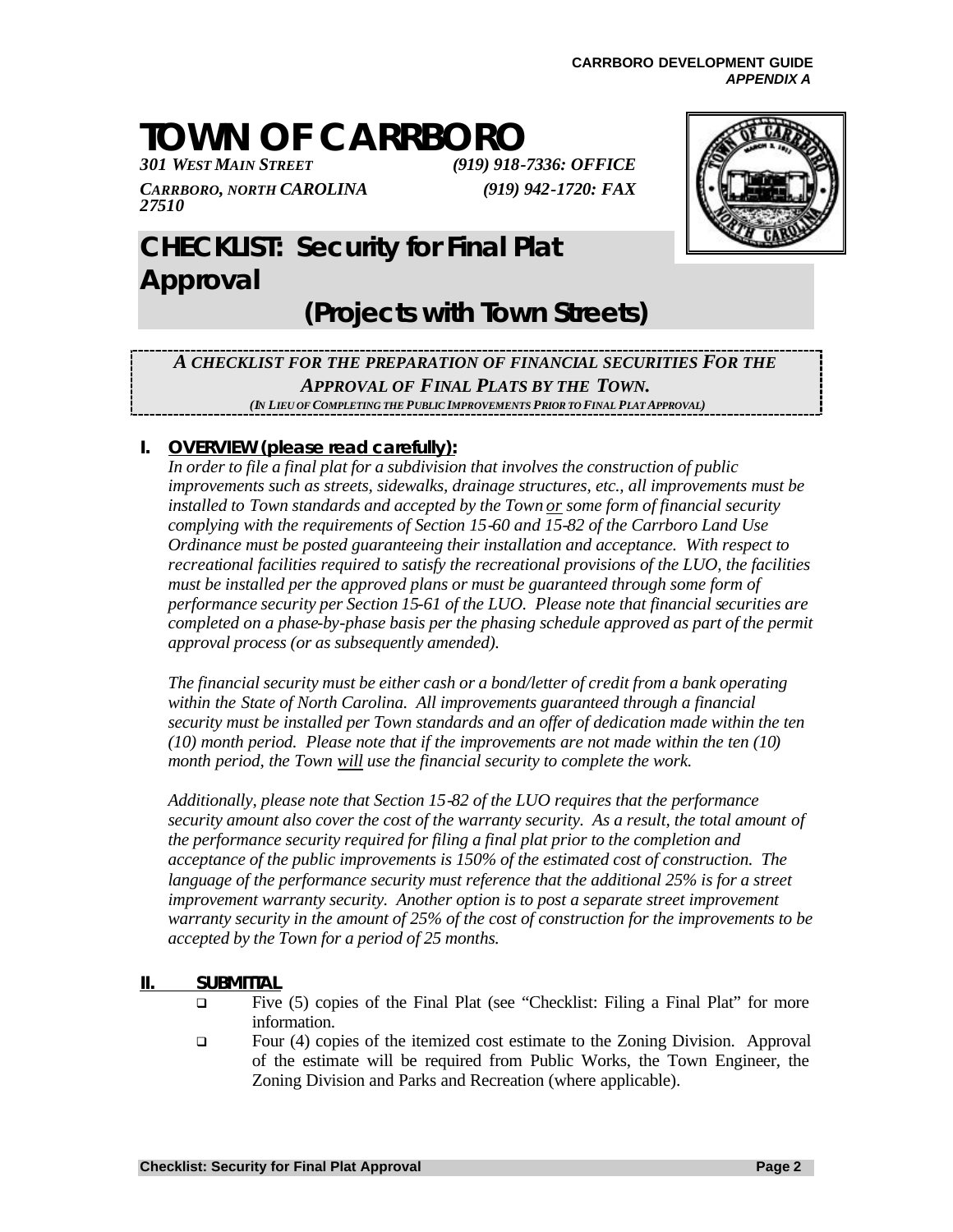- <sup>q</sup> The cost estimate must include all public improvements and recreational facilities for the phase with the exception of any OWASA items.
- **Q** Letter from OWASA acknowledging approval and acceptance of a performance security for all OWASA utilities or a letter of acceptance of improvements.
- $\Box$  Letter signed by the applicant/developer acknowledging the security requirements and the fact that if the improvements are not installed at the end of the ten month period, the town will use the security to complete the project
- q Sample security (bond or letter of credit). The security (bond or letter of credit) amount must be for 150% of the cost of construction and include a condition for conversion of 25% of the amount to act as the warranty security. If Cash is posted as the performance security, a letter signed by the owner/developer must be submitted authorizing the Town to hold 25% of the amount as the street improvement warranty security upon acceptance of the improvements.Security can also be accomplished by providing a performance security in the amount of 125% of construction costs for a period of ten (10) months and a separate street improvement warranty security in the amount of 25% of construction costs for improvements to be accepted by the Town for a period of twenty-five (25) months.

*Prior to releasing the final plat for recording, all requirements contained on the final plat checklist must be completed. Additionally, the petition for annexation must be completed and all engineering and street inspection fees must be paid. For additional information pertaining to the final plat requirements, please contact the Zoning Division at 918-7334. For additional information pertaining to the annexation requirements and/or the payment of engineering and street inspection fees, please contact the Planning Division at 918-7324.*

#### **III. CONTENT OF SECURITY ESTIMATE (label as Attachment A):**

- **q** Name of Owner/Developer
- □ Address of Owner/Developer
- □ Signature of the Owner/Developer
- □ Name and Phase of Project
- **Q** Name, Address and Seal of the Engineer Preparing the Estimate
- **q** Signature of the Engineer Preparing the Estimate
- q Itemized cost estimates for all proposed or remaining work including, but not limited to, mobilization, clearing and grubbing, grading, ABC, I-2, concrete curb, concrete sidewalk, all drainage structures, stabilization methods and materials, street trees, recreational equipment, erosion control measures and removal, etc.
- $\Box$  25% contingency
- **q** 25% guarantee for the street improvement warranty surety

#### **IV. THE FINANCIAL SECURITY SHOULD CLEARLY INDICATE:**

- q The financial institution with address, phone number and contact person
- $\Box$  The type of financial security with number (if applicable)
- $\Box$  The date of submittal
- $\Box$  The project name and name of owner/developer with address and phone number
- q The beneficiary (Town of Carrboro, 301 W. Main Street, Carrboro, NC 27510)
- **q The amount of money guaranteed through the financial security.**
- $\Box$  The expiration date of the security, which should be ten (10) months after the submittal date (date must be adjusted to correspond with a workday for the Town).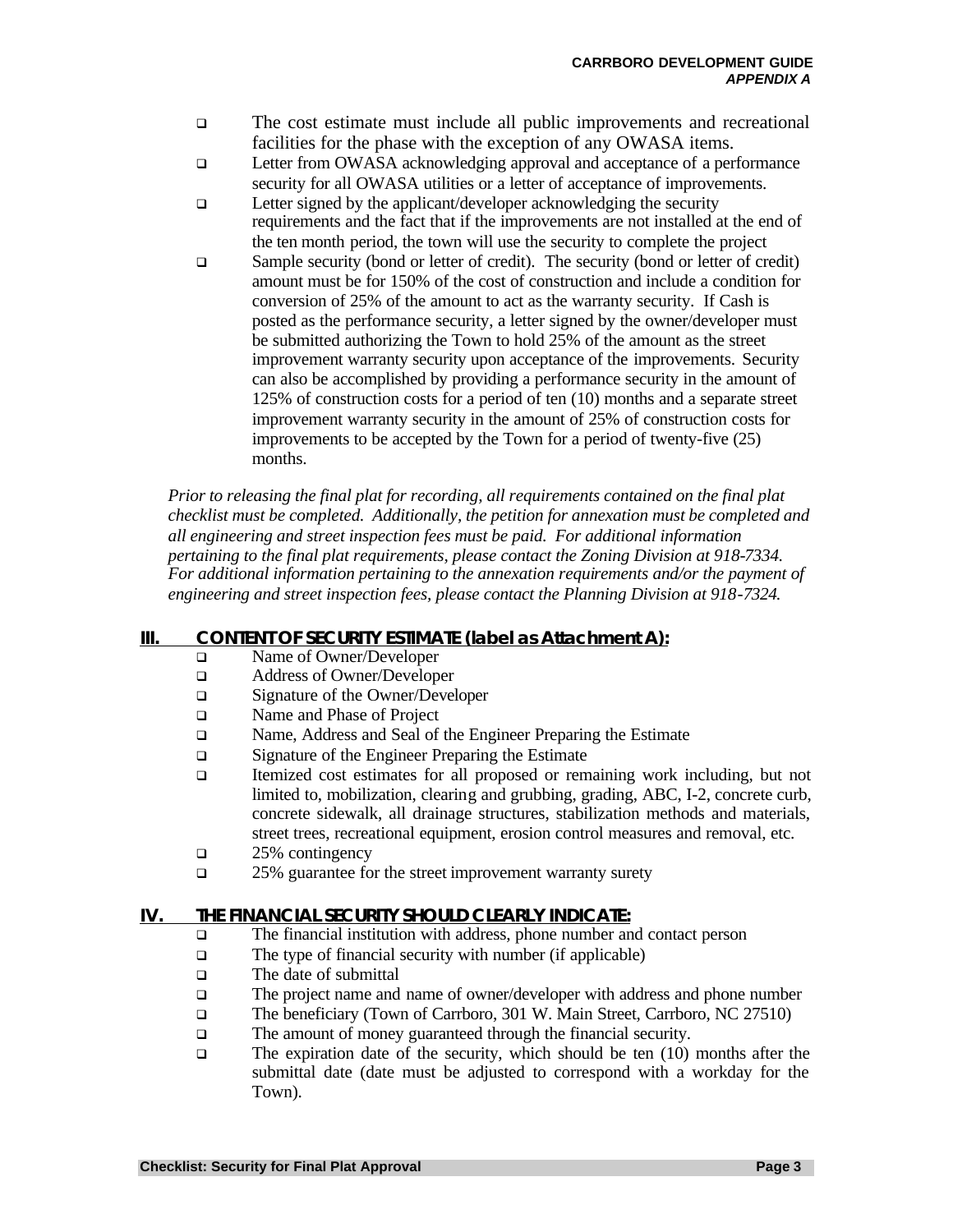□ Standard language authorizing the Town of Carrboro to "draw down" on the financial security for failure to construct the improvements bonded for, failure to construct them to Town standards or failure to dedicate and place the improvements under warranty.

#### **V. PROCEDURES FOLLOWING SECURITY AND PLAT APPROVAL:**

- ÿ **THE TIMING OF THE FINAL PLAT APPROVAL AND FINANCIAL SECURITY APPROVAL SHOULD BE SCHEDULED SO THAT ALL INFRASTRUCTURE GUARANTEED CAN BE CONSTRUCTED, INSPECTED AND ACCEPTED WITHIN THE TEN (10) MONTH PERIOD SPECIFIED IN THE CARRBORO LAND USE ORDINANCE AND THE FINANCIAL SECURITY.**
- ÿ **NO SECURITY EXTENSIONS ARE PERMITTED NOR ARE ANY OUTSTANDING ITEMS ALLOWED TO BE "CARRIED OVER" TO THE WARRANTY PERIOD (***THE REMOVAL OF EROSION CONTROL MEASURES MAY BE CARRIED OVER TO THE WARRANTY PERIOD IF AT THE DIRECTION OF THE ORANGE COUNTY EROSION CONTROL OFFICER***).**
- ÿ **ALL WORK MUST BE INSPECTED PER THE DIRECTION OF THE STREET SUPERINTENDENT, THE TOWN ENGINEER, ORANGE COUNTY EROSION CONTROL AND THE PROJECT ENGINEER – PLEASE CONTACT EACH ENTITY TO DETERMINE THE INSPECTION REQUIREMENTS THROUGHOUT THE CONSTRUCTION PROCESS.**
- ÿ **TWO (2) MONTHS PRIOR TO THE EXPIRATION DATE OF THE FINANCIAL SECURITY (TWO MONTHS PRIOR TO THE TOWN CASHING THE SECURITY), THE IMPROVEMENTS SHOULD BE INSTALLED AND A FINAL INSPECTION SCHEDULED. THIS IS NECESSARY IN ORDER TO COMPLETE PUNCH-LIST ITEMS, CONDUCT A RE-INSPECTION AND COMPLETE THE REQUIREMENTS FOR STREET ACCEPTANCE.**

#### **VI. STREET ACCEPTANCE PROCEDURES:**

- The developer is required to have a registered engineer inspect the construction of the sub-grade base and the paving of all streets, the construction and installation of any drainage related items (i.e., curb/gutter, storm drainage pipe, drainage swales, etc.) and the installation of any sidewalks, bike paths, etc. Please note that the Town may also need to inspect some of the above mentioned items. Please contact the Public Works Department and the Town Engineer for the applicable inspections
- q After the construction of all improvements in the phase, the developer's engineer is required to certify, in writing to the Director of Public Works, that all construction is in compliance with Town standards
- $\Box$  After construction of all improvements in the phase, the developer's engineer must contact the Town Engineer for instructions pertaining to the creation and submittal of the as-built drawings.
- □ Upon satisfactory completion of the above requirements, the developer is required to submit the following documents to the Director of Public Works (all must be submitted simultaneously:
	- 1. Letter requesting acceptance of the streets as part of the Town's street maintenance system;
	- 2. As-built plans certified by the developer's engineer;
	- 3. Letter from the developer's engineer certifying, in writing, that all construction is in compliance with Town standards;
	- 4. A fifteen (15) month letter of credit (or other surety) ensuring that any defects of construction will be repaired. The surety must be for 25% of the original construction cost of the street and associated improvements. The 25% guarantee for the street improvement warranty surety required with the approval of the final plat can be revised to serve as the warranty surety.